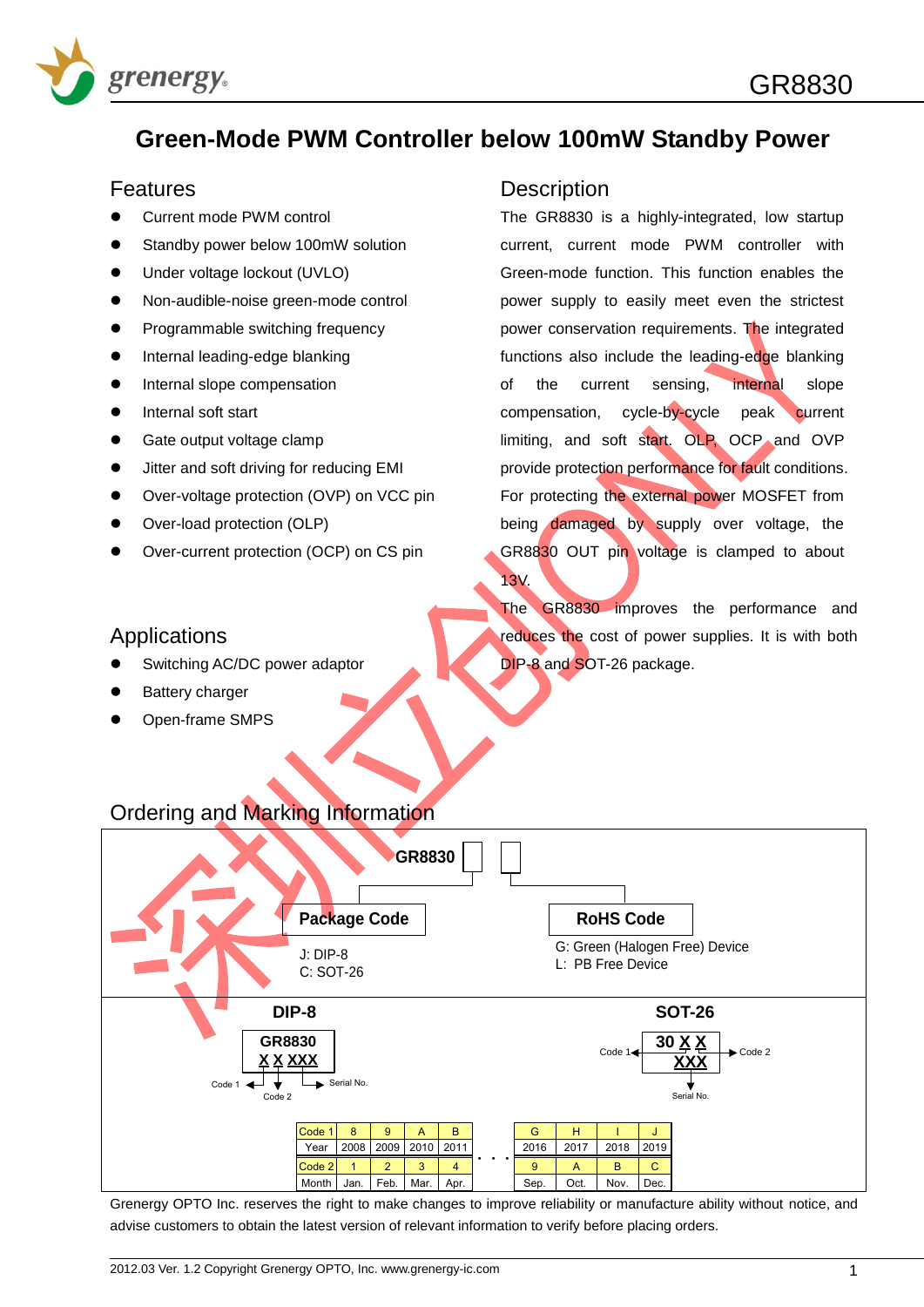

# Pin Configuration



# Pin Description

| Pin No. | <b>Name</b> | <b>Function</b>                                                               |  |  |  |  |
|---------|-------------|-------------------------------------------------------------------------------|--|--|--|--|
|         | <b>GND</b>  | Ground                                                                        |  |  |  |  |
| 2       | COMP        | Voltage feedback pin, by connecting a photo-coupler to control the duty cycle |  |  |  |  |
| 3       | RT.         | Connecting a resistor to ground to set the switching frequency                |  |  |  |  |
| 4       | CS.         | Current sense pin, connect to sense the MOSFET current                        |  |  |  |  |
| 5       | VCC         | Power Supply pin                                                              |  |  |  |  |
| 6       | <b>OUT</b>  | The output driver for driving the external MOSFET                             |  |  |  |  |

Note: Pin No. is only for SOT-26 package, DIP-8 see Pin Configuration.

### Absolute Maximum Ratings

| 30V<br>Supply voltage VCC                                                                                                                                                                                                   |
|-----------------------------------------------------------------------------------------------------------------------------------------------------------------------------------------------------------------------------|
|                                                                                                                                                                                                                             |
| OUT - 2. VCC+0.3V                                                                                                                                                                                                           |
| $150^{\circ}$ C                                                                                                                                                                                                             |
|                                                                                                                                                                                                                             |
| $-65^{\circ}$ C ~ 150 $^{\circ}$ C                                                                                                                                                                                          |
| $250^{\circ}$ C/W                                                                                                                                                                                                           |
| 250mW                                                                                                                                                                                                                       |
| Power dissipation (DIP-8, at ambient temperature = $85^{\circ}$ C) $\cdots$ $\cdots$ $\cdots$ $\cdots$ $\cdots$ $\cdots$ $\cdots$ $\cdots$ $\cdots$ $\cdots$ $\cdots$ $\cdots$ $\cdots$ $\cdots$ $\cdots$ $\cdots$<br>650mW |
| 260°C                                                                                                                                                                                                                       |
| 2KV                                                                                                                                                                                                                         |
| 200V                                                                                                                                                                                                                        |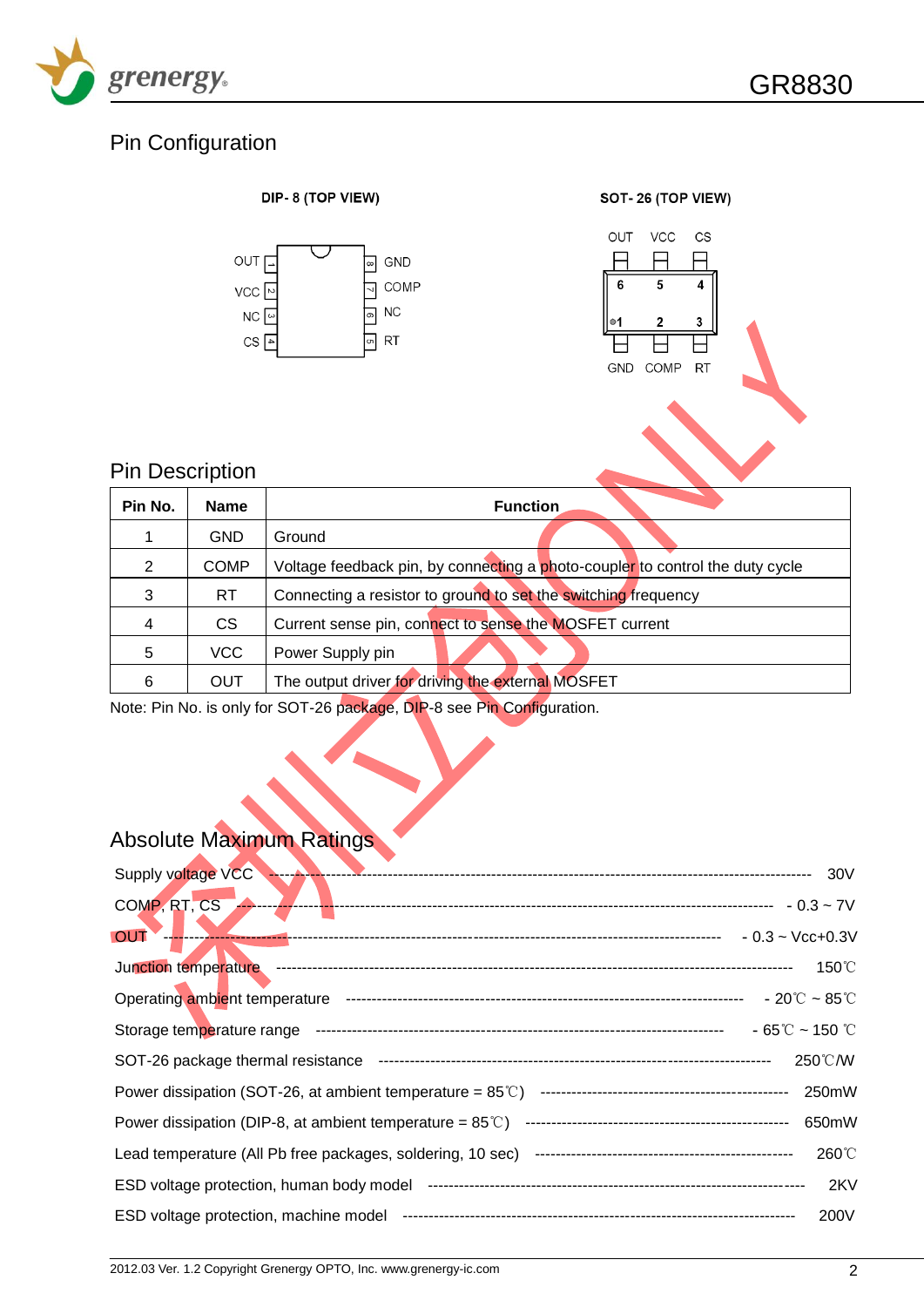

# Recommended Operating Conditions

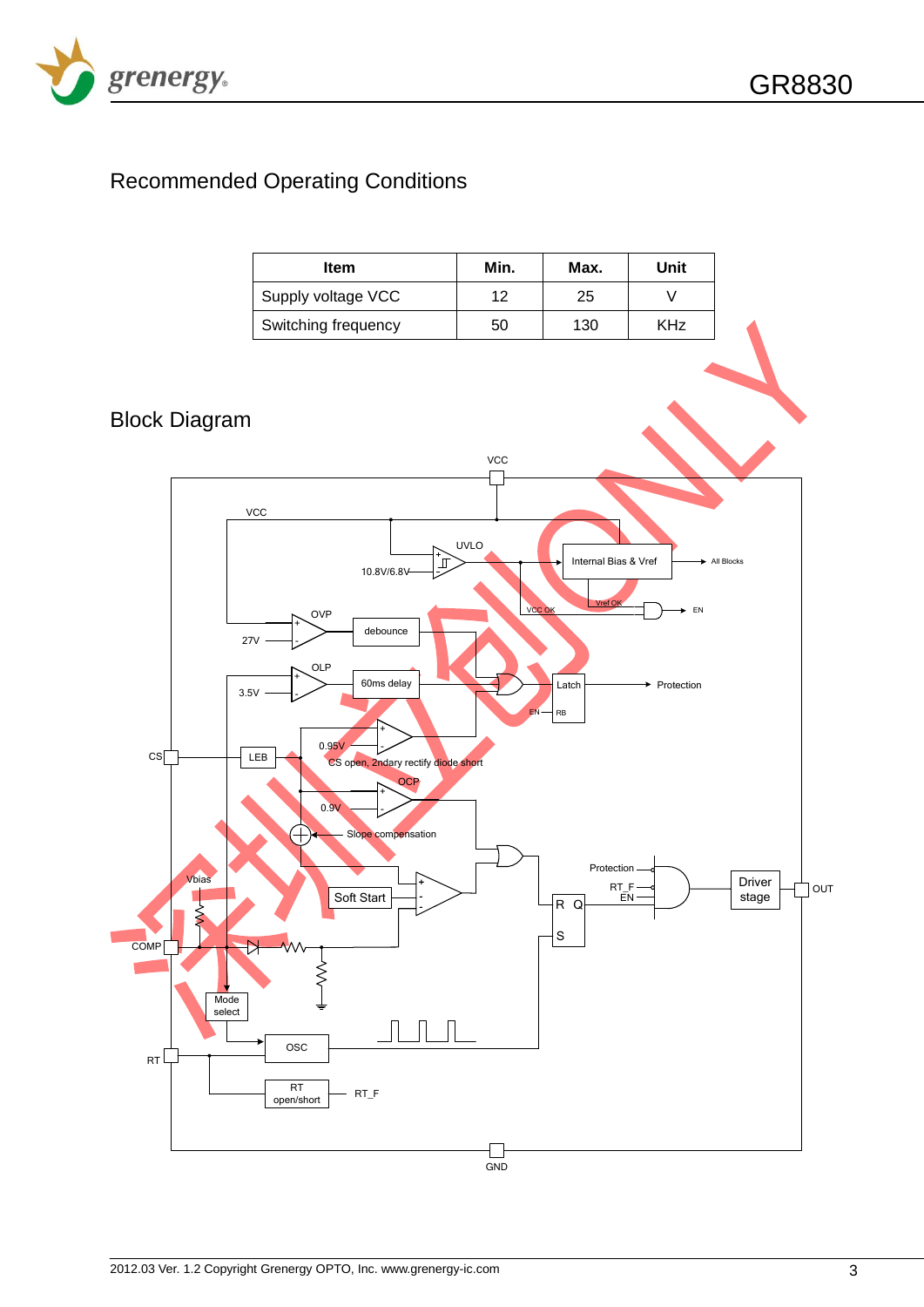

| Electrical Characteristics (VCC = $15.0V$ and $TA = +25°C$ , unless otherwise specified) |                          |      |      |              |             |
|------------------------------------------------------------------------------------------|--------------------------|------|------|--------------|-------------|
| <b>Parameter</b>                                                                         | Pin                      | Min. | Typ. | Max.         | Unit        |
| <b>SUPPLY VOLTAGE</b>                                                                    |                          |      |      |              |             |
| Startup current                                                                          | 5                        |      | 8    | 15           | uA          |
| Operating current (with 1nF load on OUT pin), Vcomp = 0V                                 | 5                        |      | 1.5  |              | mA          |
| Operating current (with 1nF load on OUT pin), Vcomp = 2.5V                               | 5                        |      | 2.5  |              | mA          |
| Operating current (with 1nF load on OUT pin), protection tripped                         |                          |      |      |              |             |
| (OLP, OVP)                                                                               | 5                        |      | 0.6  |              | mA          |
| UVLO (off)                                                                               | 5                        |      | 6.8  |              | V           |
| UVLO (on)                                                                                | 5                        |      | 10.8 |              | $\vee$      |
| OVP level on VCC pin                                                                     | 5                        | 26   | 27   | 28           | V           |
| <b>VOLTAGE FEEDBACK</b>                                                                  |                          |      |      |              |             |
| Open loop voltage, COMP pin open                                                         | $\overline{2}$           |      |      | 5            | V           |
| Green-mode threshold voltage                                                             | $\overline{c}$           |      | 1.8  |              | V           |
| <b>CURRENT SENSING</b>                                                                   |                          |      |      |              |             |
| Maximum input voltage, Vcs (off)                                                         | 4                        | 0.85 | 0.9  | 0.95         | V           |
| Minimum input voltage at 0% duty, Vcs (off)                                              |                          |      | 0.6  |              | V           |
| Leading-edge blanking time                                                               | 4                        |      | 350  |              | nS          |
| Input impedance                                                                          | $\overline{4}$           | 1    |      |              | MΩ          |
| Delay to output                                                                          | 4                        |      | 100  |              | nS          |
| <b>OSCILLATOR</b>                                                                        |                          |      |      |              |             |
| Frequency ( $RT = 100K\Omega$ )                                                          | 3                        | 60   | 65   | 70           | <b>KHz</b>  |
| Jitter frequency                                                                         | 3                        |      | ±6   |              | %           |
| Green mode frequency ( $RT = 100K\Omega$ )                                               | 3                        | 20   |      | 25           | <b>KHz</b>  |
| Temp. stability ( - $40^{\circ}$ C ~ 110°C)                                              | 3                        |      |      | 3            | $\%$        |
| Voltage stability (Vcc = $11V - 25V$ )                                                   | 3                        |      |      | 1            | $\%$        |
| <b>GATE DRIVER OUTPUT</b>                                                                |                          |      |      |              |             |
| Output low level, $VCC = 15V$ , $Io = 10mA$                                              | 6                        |      |      | $\mathbf{1}$ | V           |
| Output high level, VCC = 15V, Io = 10mA                                                  | 6                        | 8    |      |              | V           |
| Rising time, load capacitance = 1000pF                                                   | 6                        |      | 200  |              | nS          |
| Falling time, load capacitance = $1000pF$                                                | 6                        |      | 80   |              | nS          |
| VGATE-clamp (at $VCC = 20V$ )                                                            | 6                        | 12   | 13   | 14           | V           |
| <b>OLP</b>                                                                               |                          |      |      |              |             |
| OLP trip level, Vcomp (OLP)                                                              | $\overline{\phantom{a}}$ |      | 3.5  |              | V           |
| OLP delay time (note), Fs = 65KHz                                                        | ۰                        |      | 60   |              | mS          |
| <b>PWM Section</b>                                                                       |                          |      |      |              |             |
| Maximum duty cycle                                                                       | $\overline{\phantom{a}}$ | 70   | 75   | 80           | $\%$        |
| <b>OTP</b>                                                                               |                          |      |      |              |             |
| OTP trip level                                                                           | $\blacksquare$           | 130  | 160  | 190          | $^{\circ}C$ |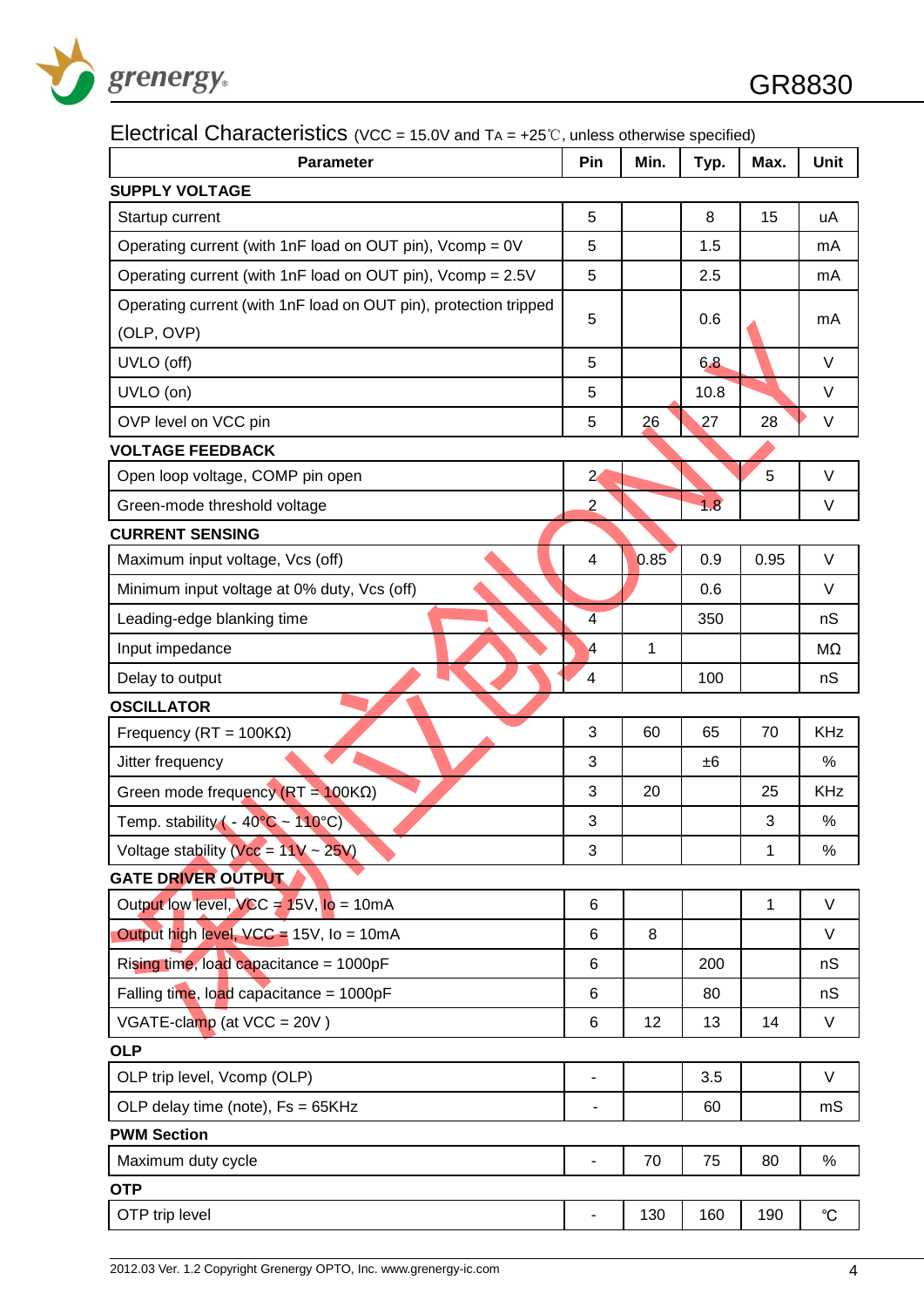

### Typical Performance Characteristics

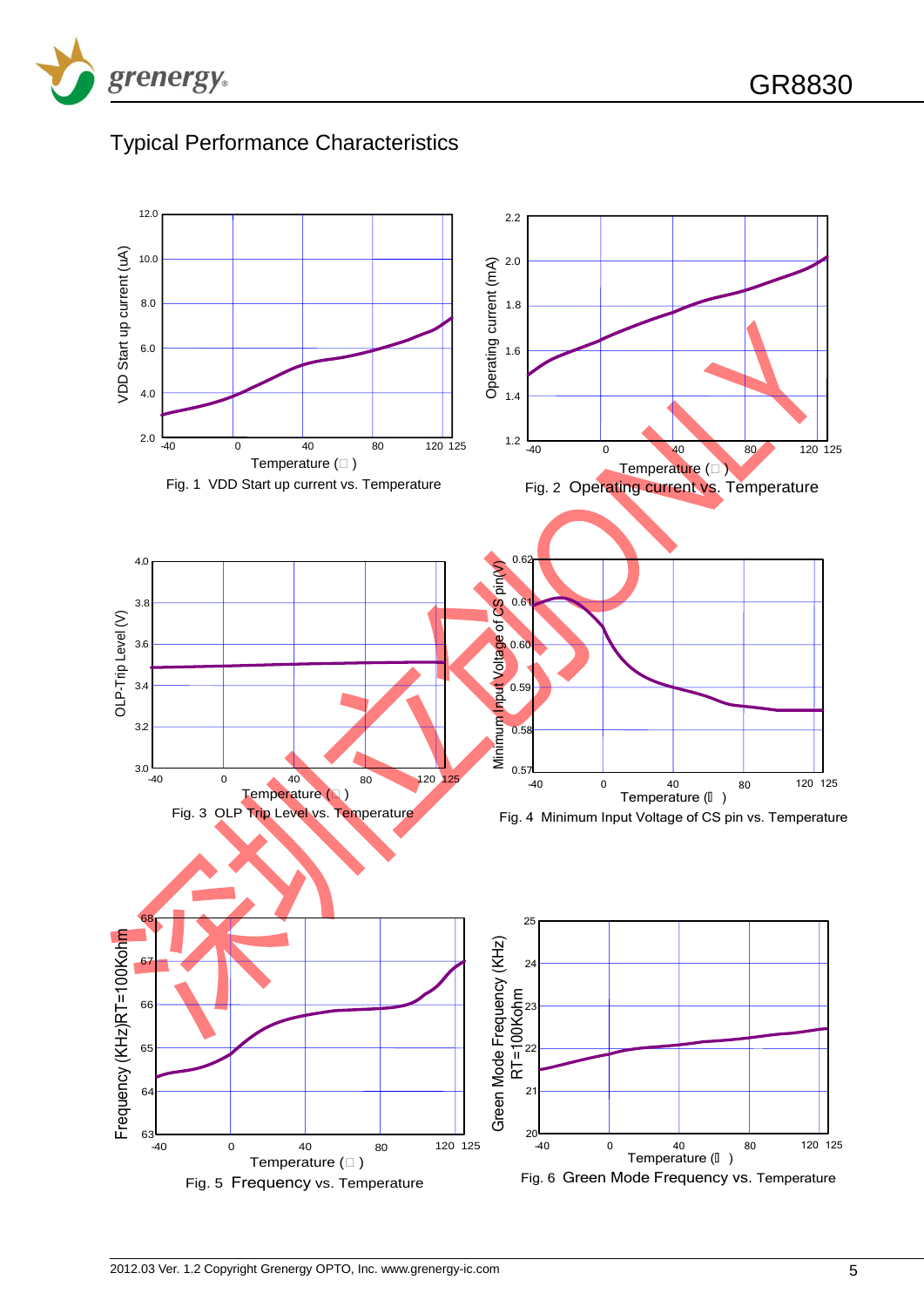

### Application Information

#### **Start-up Current**

The typical start-up current is around 8uA. Very low start-up current allows the PWM controller to increase the value of start-up resistor and then reduce the power dissipation on it.

#### **Under-voltage Lockout (UVLO)**

A hysteresis UVLO comparator is implemented in GR8830, once the VCC rises above UVLO (on) voltage, the controller starts to switch with a soft start period. It will continue to operate unless the voltage drops below UVLO (off) voltage. It's operation is shown in Fig. 7



#### **Soft Start**

During initial power on, the GR8830 provides soft start function. It effectively suppresses the start up peak current to reduce the power MOSFET drain voltage especially at high line.

#### **Oscillator**

The maximum duty-cycle of internal oscillator is limited about 75% to avoid the transformer saturation. The frequency of the oscillator is decided by an external resistor connected from RT pin to ground.

fosc= 6500KHz/R (Kohm)

Where R is the resistor connected at RT pin. A 100Kohm resistor results in 65KHz switching frequency. The recommended range of oscillation frequency is 50 KHz~130 KHz.

### **Green-Mode Operation**

When the load decreases to an extent, the frequency of the controller will decrease so as to reduce the system power consumption. The minimum frequency is about 21 KHz, which is outside the audio range.

#### **Leading-edge Blanking (LEB)**

Each time the power MOSFET is switched on, a turn-on spike will inevitably occur at the sense resistor. To avoid fault trigger, a 350ns leading-edge blanking time is built in. Conventional RC filtering can therefore be omitted. During this blanking period, the current-limit comparator is disabled and can not switch off the gate driver.

#### **Internal Slope Compensation**

A built-in slope compensation circuit is constructed in GR8830. When the switch is on, a ramp voltage is added to the sensed voltage across the CS pin, which helps to stabilize the system and prevent sub-harmonic oscillations.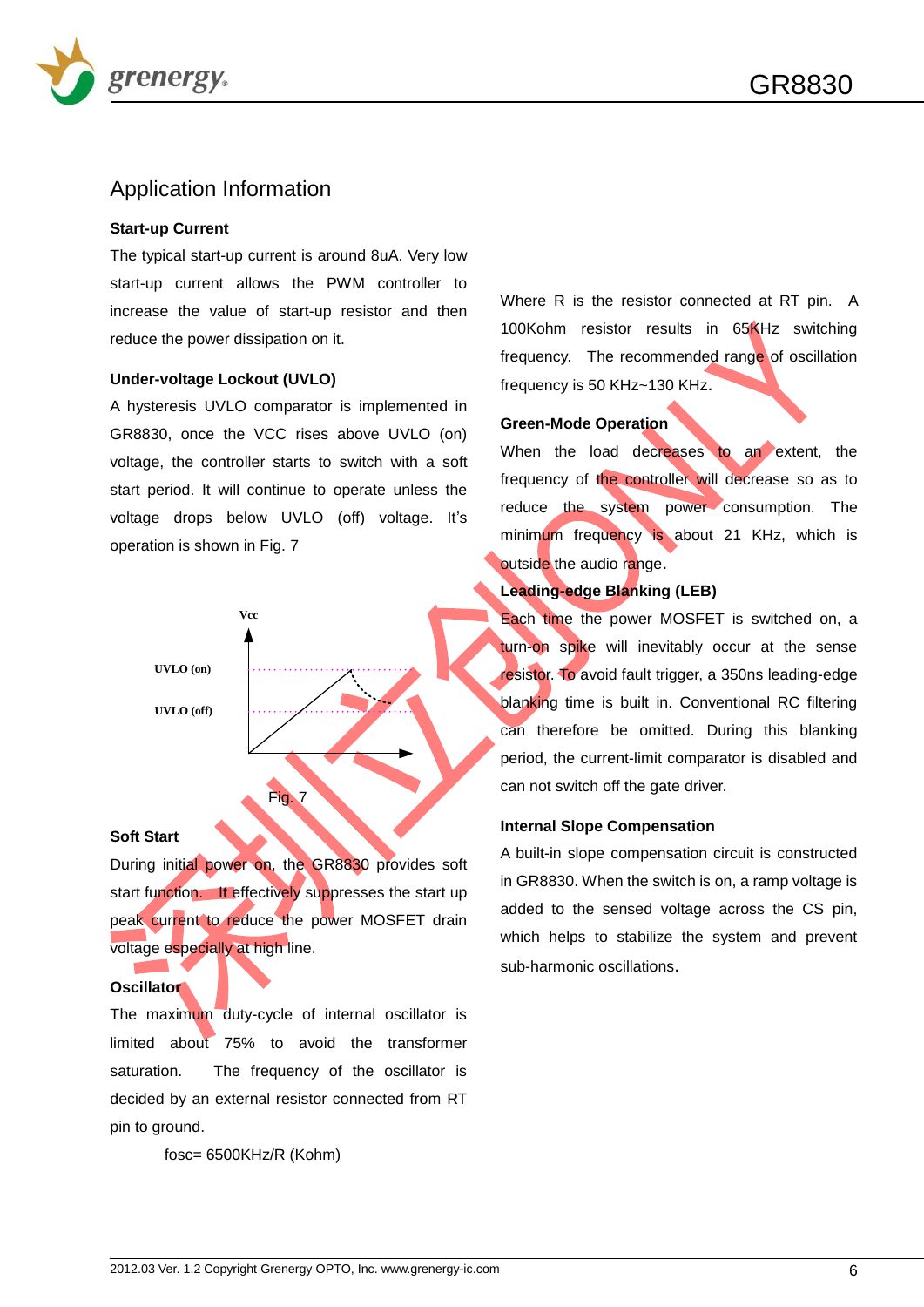

UVLO on. The GR8830 is working in a hiccup mode as shown in Fig. 9.

### Application Information (Cont.)

#### **Over-load Protection (OLP)**

The controller has over load protection function. An internal circuit detects the load level, when the load is larger than a threshold and the condition lasts more than 60ms, the gate output will keep low level. Then VCC decreases below UVLO off level, the controller resets again. Fig. 8 shows the waveform of the OLP operation.



### **Over-voltage Protection (OVP) on VCC**

To prevent power MOSFET from being damaged, the GR8830 is implemented an OVP function on VCC. When the VCC voltage is higher than the OVP threshold voltage, the output gate driver circuit will be shut down immediately to stop the switching of power MOSFET. The VCC OVP function is an auto-recovery type protection. If OVP happens, the pulses will be stopped and recover at the next



Fig. 9

### **Gate Clamp/Soft Driving**

Driver is clamped to 13V by an internal clamping circuit. Those damages usually come from undesired over-voltage gate signals. Under the conditions listed below, the gate output will turn off immediately to protect the power circuit. The GR8830 also has soft driving function to minimize EMI.

#### **VCC Mode Operation**

In order to avoid the output voltage shut down by load changing from full to no load, the GR8830 is built-in the VCC mode function. When the load from full changes to no load, the output voltage will overshoot and pull low the COMP pin by feedback loop. Thus the duty will disappear and no power delivers to the secondary. If there is without any mechanism to prevent this situation, the VCC pin voltage will down to UVLO off and the IC will re-start again. In the GR8830, before the VCC is down to UVLO off, it will force the OUT pin outputs the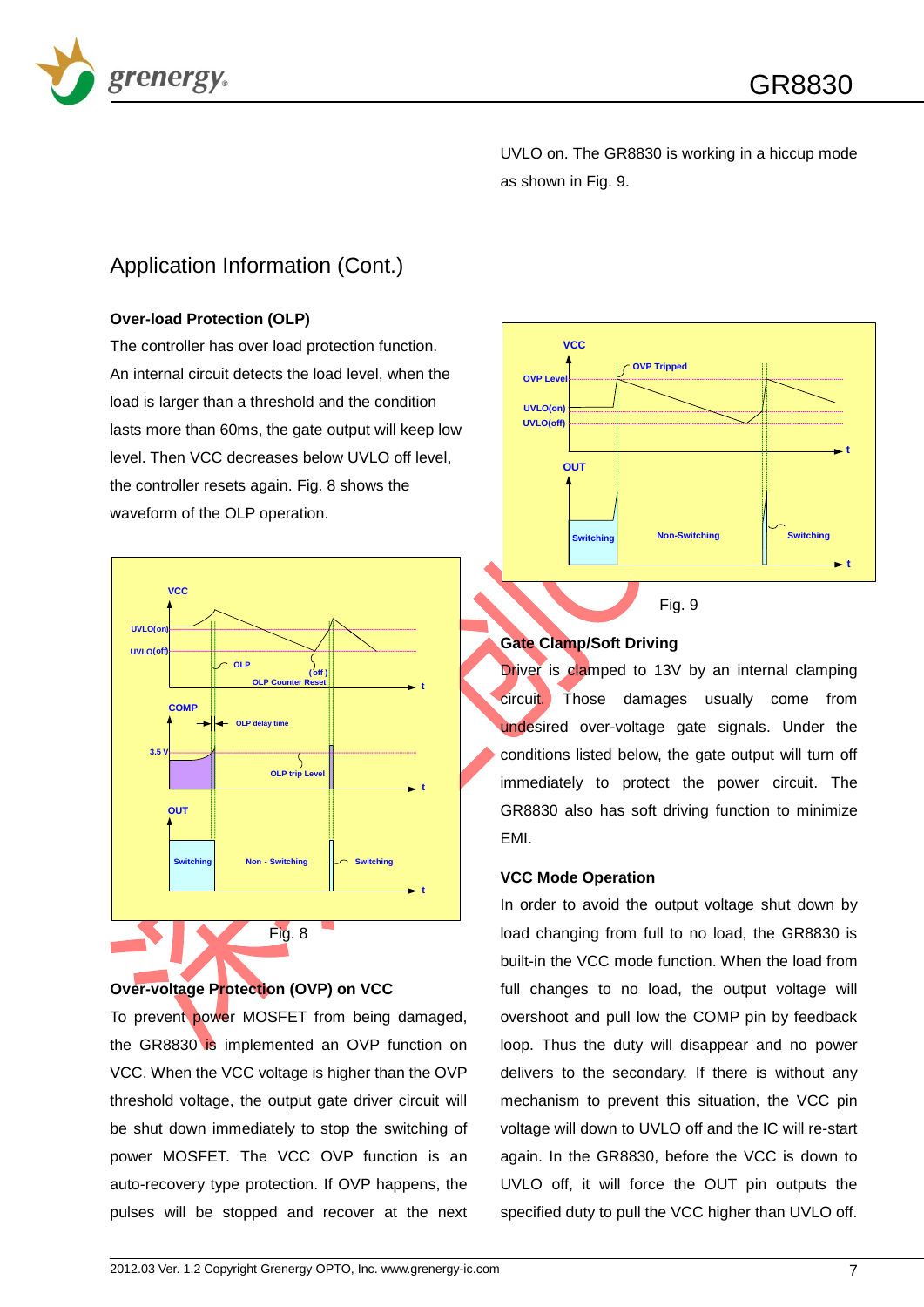



The operation is shown in Fig.10.



# Application Information (Cont.)

Typical Application Circuit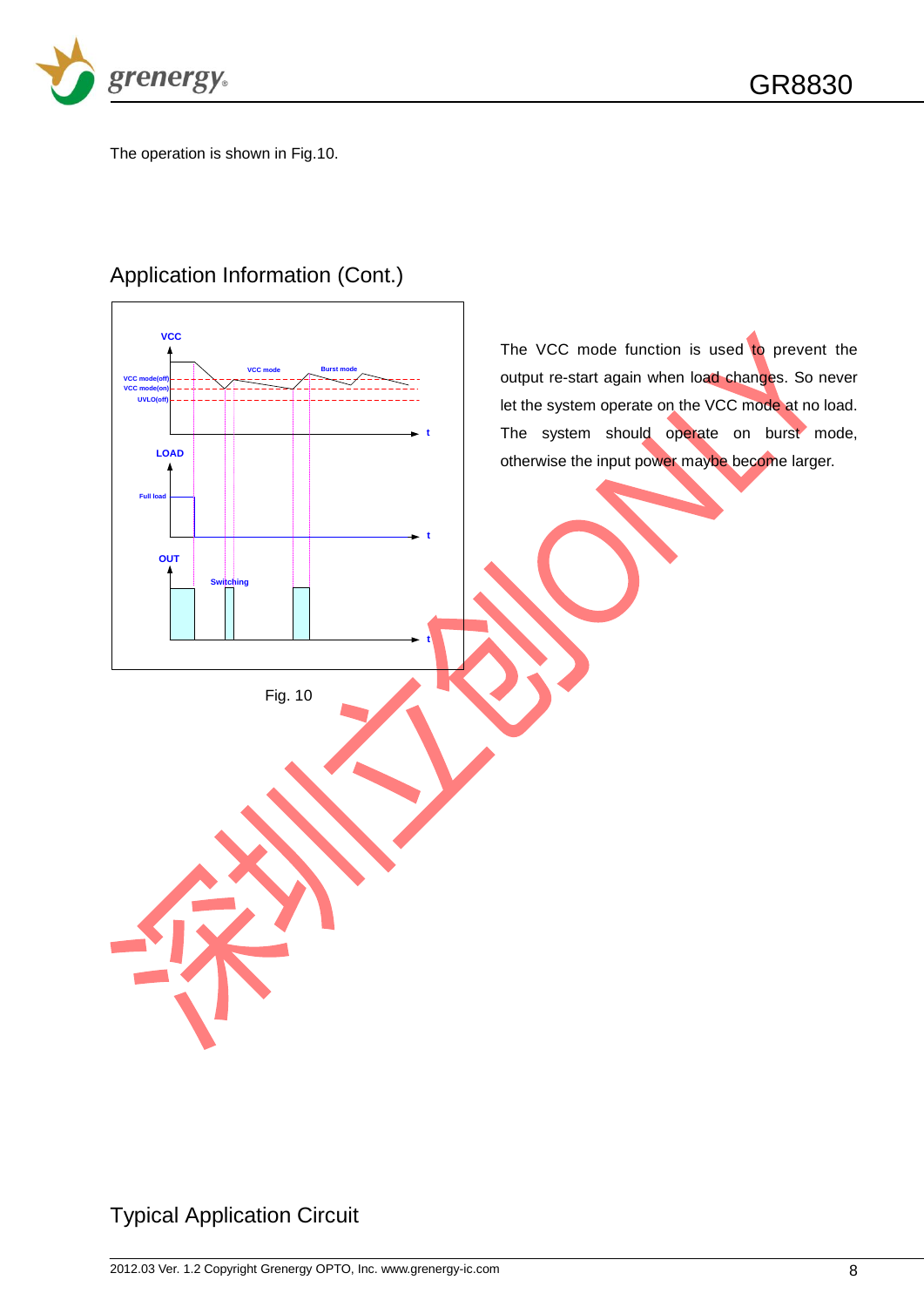

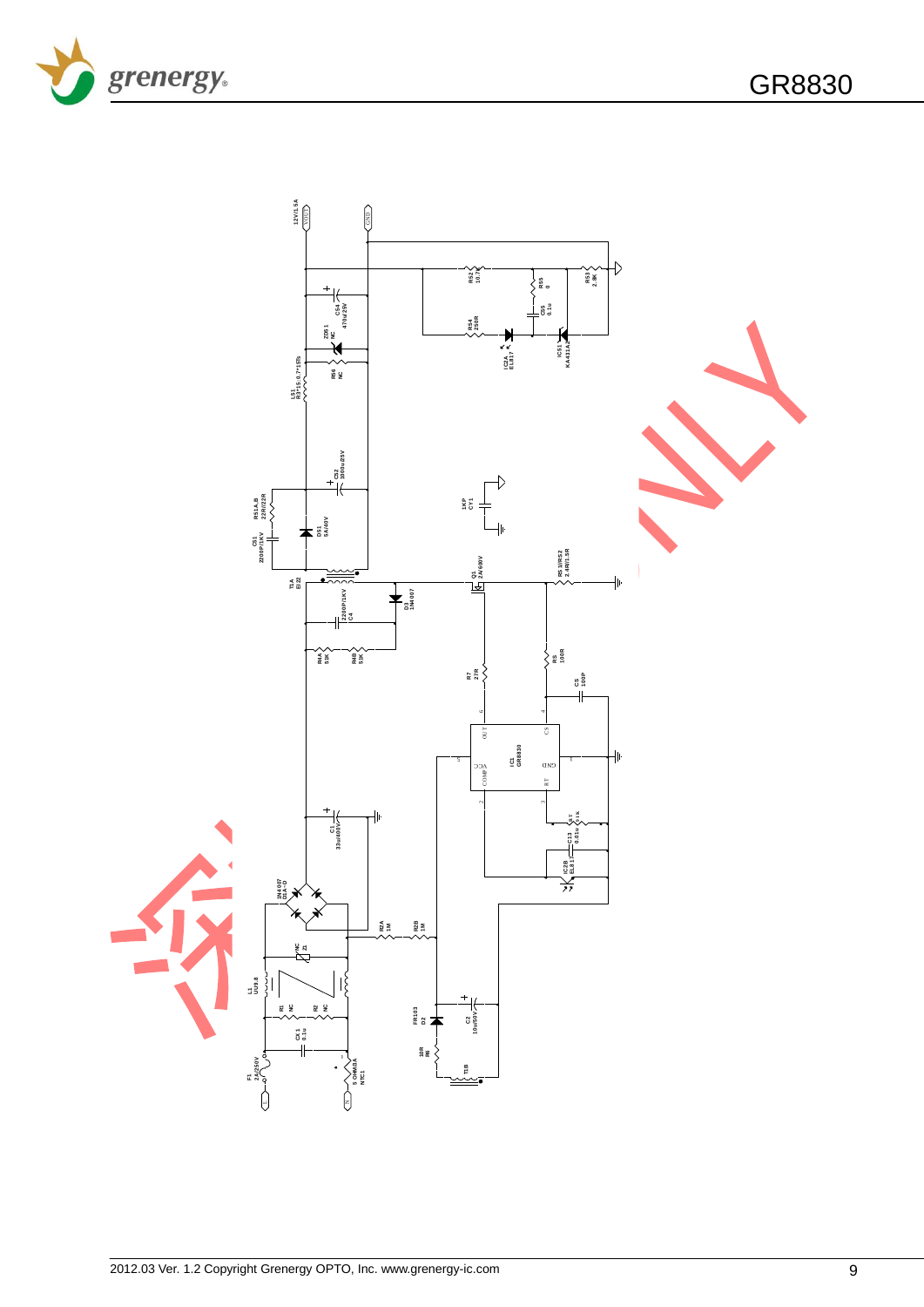

# Package Information



|                | <b>SOT-26</b> |                    |               |             |  |  |  |
|----------------|---------------|--------------------|---------------|-------------|--|--|--|
| <b>SYMBOL</b>  |               | <b>MILLIMETERS</b> | <b>INCHES</b> |             |  |  |  |
|                | MIN.          | MAX.               | MIN.          | MAX.        |  |  |  |
| A              |               | v<br>1.45          |               | 0.057       |  |  |  |
| A <sub>1</sub> | 0.00          | 0.15               | 0.000         | 0.006       |  |  |  |
| A2             | 0.90          | 1.30               | 0.035         | 0.051       |  |  |  |
| b              | 0.30          | 0.50               | 0.012         | 0.020       |  |  |  |
| -C             | 0.08          | 0.22               | 0.003         | 0.009       |  |  |  |
| D              | 2.70          | 3.10               | 0.106         | 0.122       |  |  |  |
| Ε              | 2.60          | 3.00               | 0.102         | 0.118       |  |  |  |
| E1             | 1.40          | 1.80               | 0.055         | 0.071       |  |  |  |
| $\mathbf{e}$   | 0.95 BSC      |                    | 0.037 BSC     |             |  |  |  |
| e1             | 1.90 BSC      |                    | 0.075 BSC     |             |  |  |  |
|                | 0.30          | 0.60               | 0.012         | 0.024       |  |  |  |
| $\theta$       | $0^{\circ}$   | $8^{\circ}$        | $0^{\circ}$   | $8^{\circ}$ |  |  |  |

Note: 1. Followed from JEDEC TO-178 AB.

 2. Dimension D and E1 do not include mold flash, protrusions or gate burrs. Mold flash, protrusions or gate burrs shall not exceed 10 mil per side.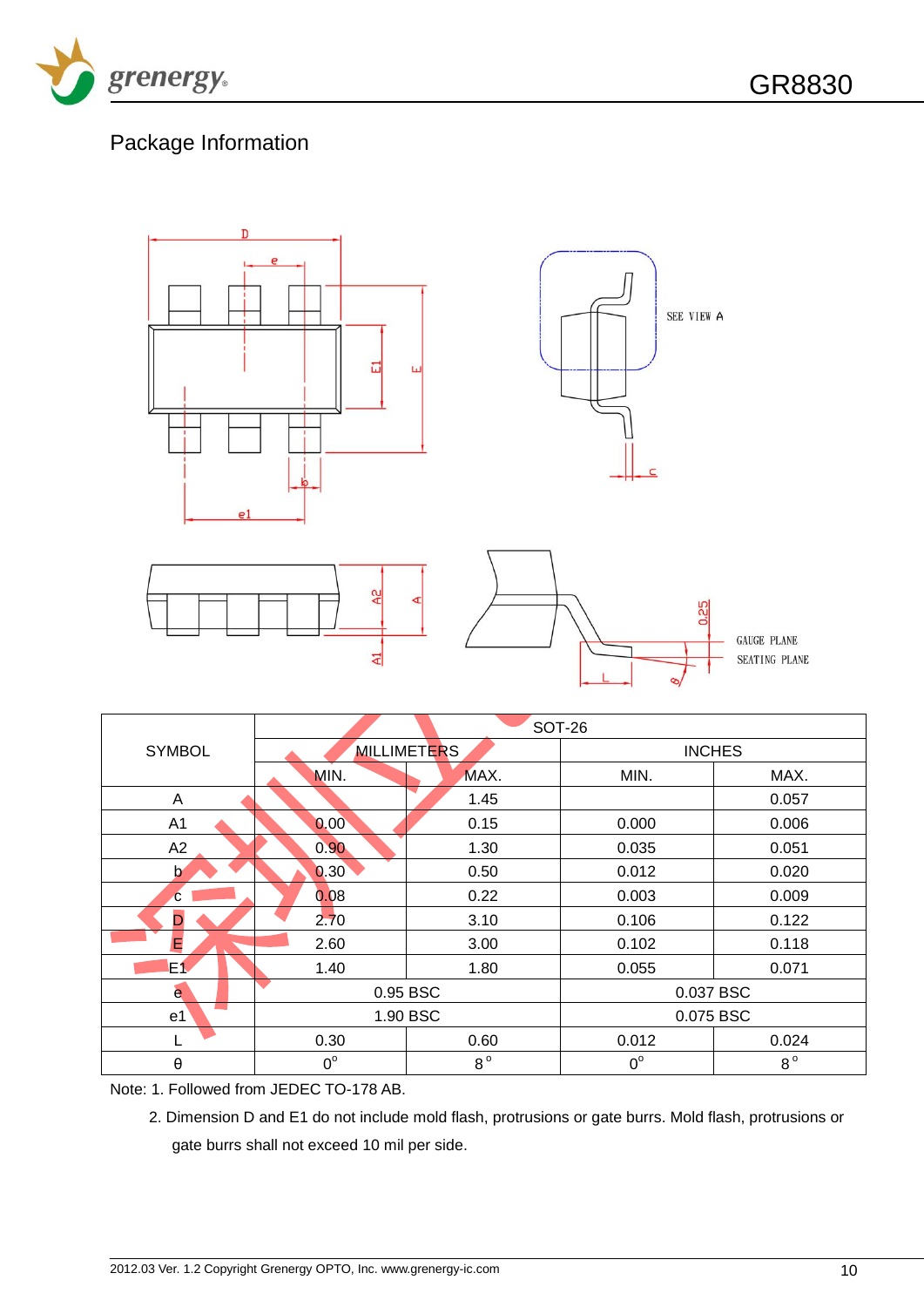

# Package Information





|               | $DIP-8$ |                    |               |           |  |  |  |
|---------------|---------|--------------------|---------------|-----------|--|--|--|
| <b>SYMBOL</b> |         | <b>MILLIMETERS</b> | <b>INCHES</b> |           |  |  |  |
|               | MIN.    | MAX.               | MIN.          | MAX.      |  |  |  |
| A             |         | 5.33               |               | 0.210     |  |  |  |
| A1            | 0.38    |                    | 0.015         |           |  |  |  |
| A2            | 2.92    | 4.95               | 0.115         | 0.195     |  |  |  |
| b             | 0.36    | 0.56               | 0.014         | 0.022     |  |  |  |
| b2            | 1.14    | 1.78               | 0.045         | 0.070     |  |  |  |
| С             | 0.20    | 0.35               | 0.008         | 0.014     |  |  |  |
| D             | 9.01    | 10.16              | 0.355         | 0.400     |  |  |  |
| D1            | 0.13    |                    | 0.005         |           |  |  |  |
| È             | 7.62    | 8.26               | 0.300         | 0.325     |  |  |  |
| E1            | 6.10    | 7.11               | 0.240         | 0.280     |  |  |  |
| e             |         | 2.54 BSC           | 0.100 BSC     |           |  |  |  |
| eA            |         | 7.62 BSC           |               | 0.300 BSC |  |  |  |
| eB            |         | 10.92              |               | 0.430     |  |  |  |
|               | 2.92    | 3.81               | 0.115         | 0.150     |  |  |  |

Note: 1. Followed from JEDEC MS-001 BA.

 2. Dimension D, D1 and E1 do not include mold flash or protrusions. Mold flash or protrusions shall not exceed 10 mil.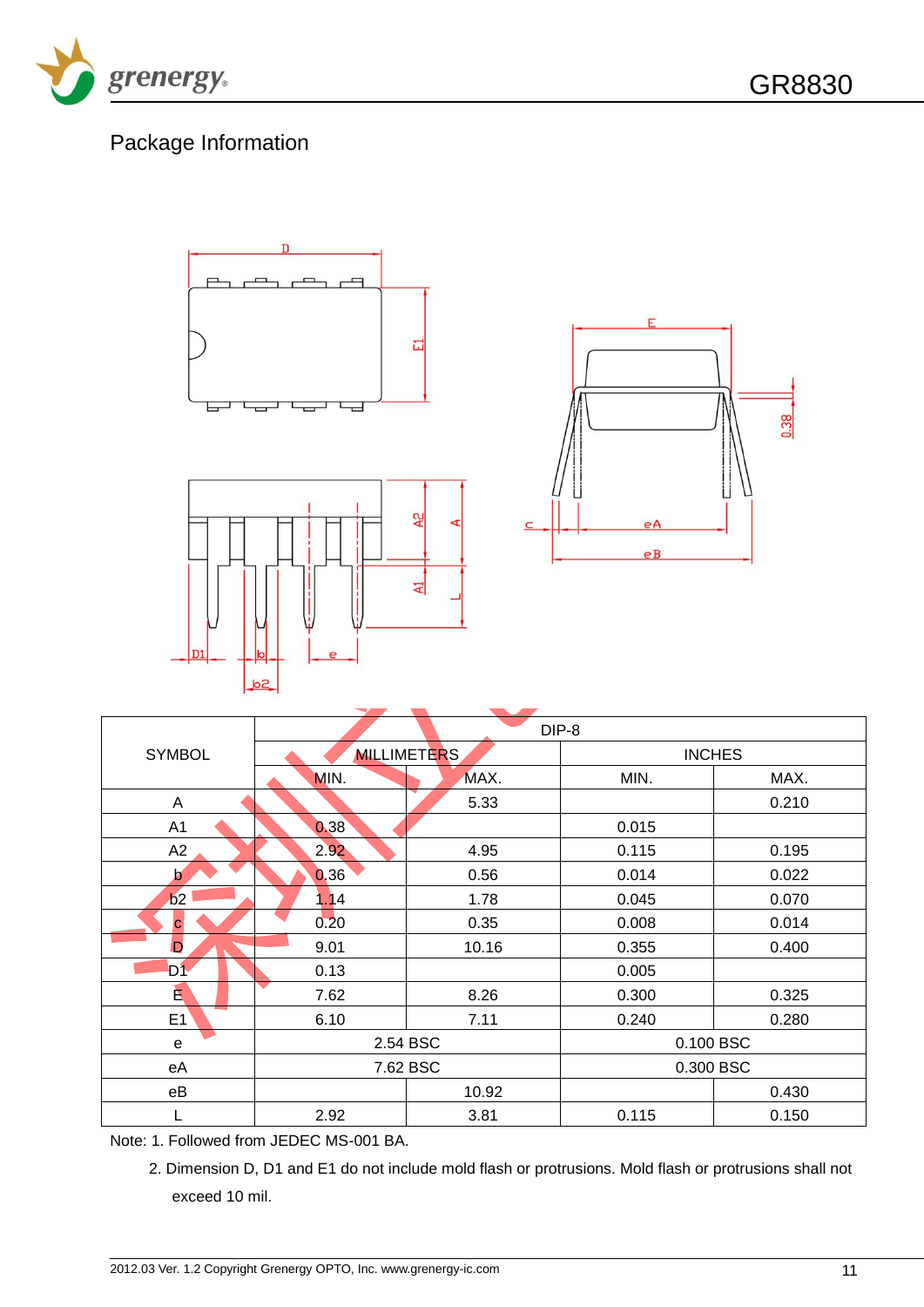

# Carrier Tape & Reel Dimensions

### **SOT-26**



| <b>Application</b> | A                | н              | <b>T1</b>               | C                        | d        | D                       | W              | E <sub>1</sub>                                  |                |
|--------------------|------------------|----------------|-------------------------|--------------------------|----------|-------------------------|----------------|-------------------------------------------------|----------------|
|                    | $178.0 \pm 2.00$ | <b>50 MIN.</b> | $8.4 + 2.00$<br>$-0.00$ | $13.0 + 0.50$<br>$-0.20$ | 1.5 MIN. | 20.2 MIN.               |                | $8.0 \pm 0.30$  1.75 $\pm$ 0.10                 | $3.5 \pm 0.05$ |
| <b>SOT-26</b>      | P <sub>0</sub>   | <b>P1</b>      | P <sub>2</sub>          | D <sub>0</sub>           | D1       |                         | A <sub>0</sub> | B <sub>0</sub>                                  | K <sub>0</sub> |
|                    | $4.0 \pm 0.10$   | $4.0 \pm 0.10$ | $2.0 \pm 0.05$          | $1.5 + 0.10$<br>$-0.00$  | 1.0 MIN. | $0.6 + 0.00$<br>$-0.40$ |                | $3.20 \pm 0.20$ 3.10 $\pm$ 0.20 1.50 $\pm$ 0.20 |                |
|                    |                  |                |                         |                          |          |                         |                |                                                 | (mm)           |

| <b>Application</b> | <b>Carrier Width</b> | <b>Cover Tape Width</b> | <b>Devices Per Reel</b> |  |  |
|--------------------|----------------------|-------------------------|-------------------------|--|--|
| <b>SOT -26</b>     |                      | ე.კ                     | 3000                    |  |  |